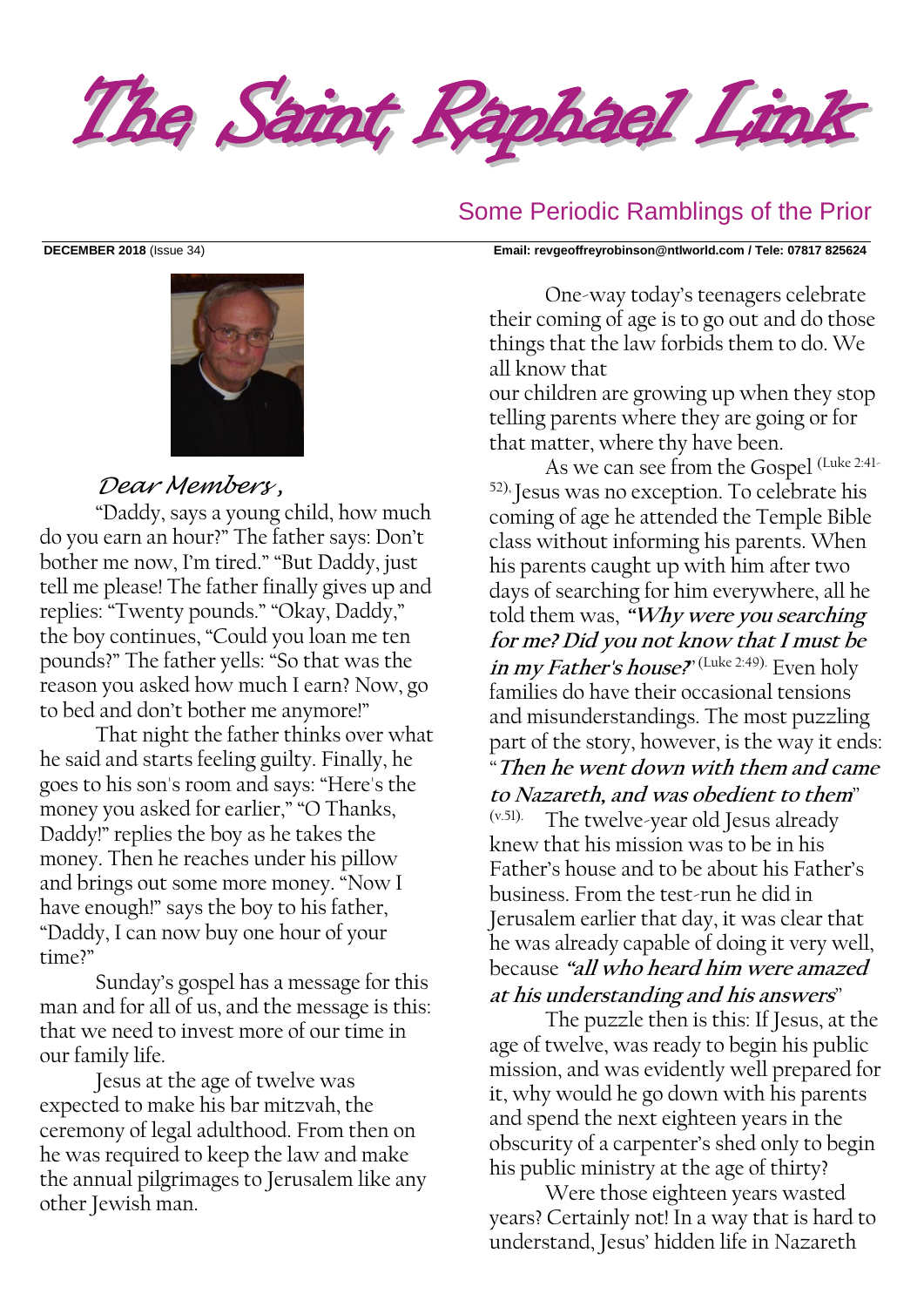was as much a part of his earthly mission as his public life. We are reminded that it was at this time that *"***Jesus increased in wisdom and in years, and in divine and human favour***"* (v.52). And when we reflect on the fact that for every one year of his public life Jesus spent ten years in family life, then we shall begin to understand the importance and priority he gave to family life.

We each have two lives, a private or family life and a public or professional one. These two lives should be in harmony but very often they are in tension. Whereas Jesus resolved the tension by giving priority to his private life, we, unfortunately, often try to resolve it by giving priority to our professional life, leaving our family life to suffer.

There is a story of a man who thought the only way he could prove his love for his wife and family was to work hard. "To prove his love for his wife, he swam the deepest river, crossed the widest desert and climbed the highest mountain. She divorced him. He was never home

Our Mass for the Holy Family of Joseph, Mary and Jesus reminds and challenges us to value and invest in our private life with our families.

Jesus knew the life–work balance. How about you? **Amen.**

*+Geoffrey* – GRAND PRIOR



**SICK:** Beryl Anderton / Paul Shaw / Sheila Hogarth / Ruth Barr / Kathleen Roberts / Lesley Fudge / Thelma Thompson / Marlene Addy /

Tania Walker / Lidia Flemming / Paul Sheridan / Roy Howard / Albert Jones / Charlotte Park / Nicole Vendettuoli / Ivor MacFarlane / Shaun Humphries / Lucy Riding **/** Veronica Hawcroft / Amelia Radomski / Mary Flannigan / John & Mary Howard / Ida Simpson / Clarice Shaw / Tony Kirby / Sally Hayes / Nick Brooks / Bishop Gerard & Pam Crane / Ruth Moody & family / Brigitte & Brian Duffett / Norman Dutton, archbishop / Keith & Joan Warren / Maureen Bohanna /

Eileen Duffy / John Langham / Marjorie Hooley / Pamela Masih (pronounced - Massey) / Harry Shaw / Ray Pope / Derrick Hawkins Doreen Morgan / Ian Weatherall / Lilian King / Benedicta Bocaoco / Magdi Abdel Sayed / Luish Sao / Helen Neaves-Wilde / Rodrigo Miranda / / Grace Haywood / Edgar Bottomley / Ian Cameron / Anne Stephen / Maureen Bentham / George Edward Connell / Archbishop Andrew Angarita / Geoff Lamb / Subdeacon Adrian

# **Guess the Locations**

**1. Ripon Cathedral 2. Brompton Oratory, London**

## **Cook's Corner:**

**BEEF STROGANOFF Ingredients** Serves: **5** 600g stewing steak chopped into ½ inch cubes 1 can condensed cream of mushroom soup (not a cheap brand) 200ml milk 100-200g closed cup mushrooms sliced thickly 2 medium onions chopped 2 tbsp Worcestershire sauce 150g garlic & herb cream cheese 5 portions fusilli or tagliatelle pasta (size & type depending on appetite!) 60 ml soured cream (optional)

#### **Method:**

Add steak, onions, mushrooms, mushroom soup, milk and Worcestershire sauce to slow cooker and cook on low for 6-8 hours or high for 4-5 hours. You do not need to add extra liquid for the condensed soup, this is what the milk is for. An hour before finish, add the cream cheese and stir well to dissolve. Cook pasta according to packet instructions when stroganoff is done.

Serve stroganoff over pasta (add sour cream on top if desired)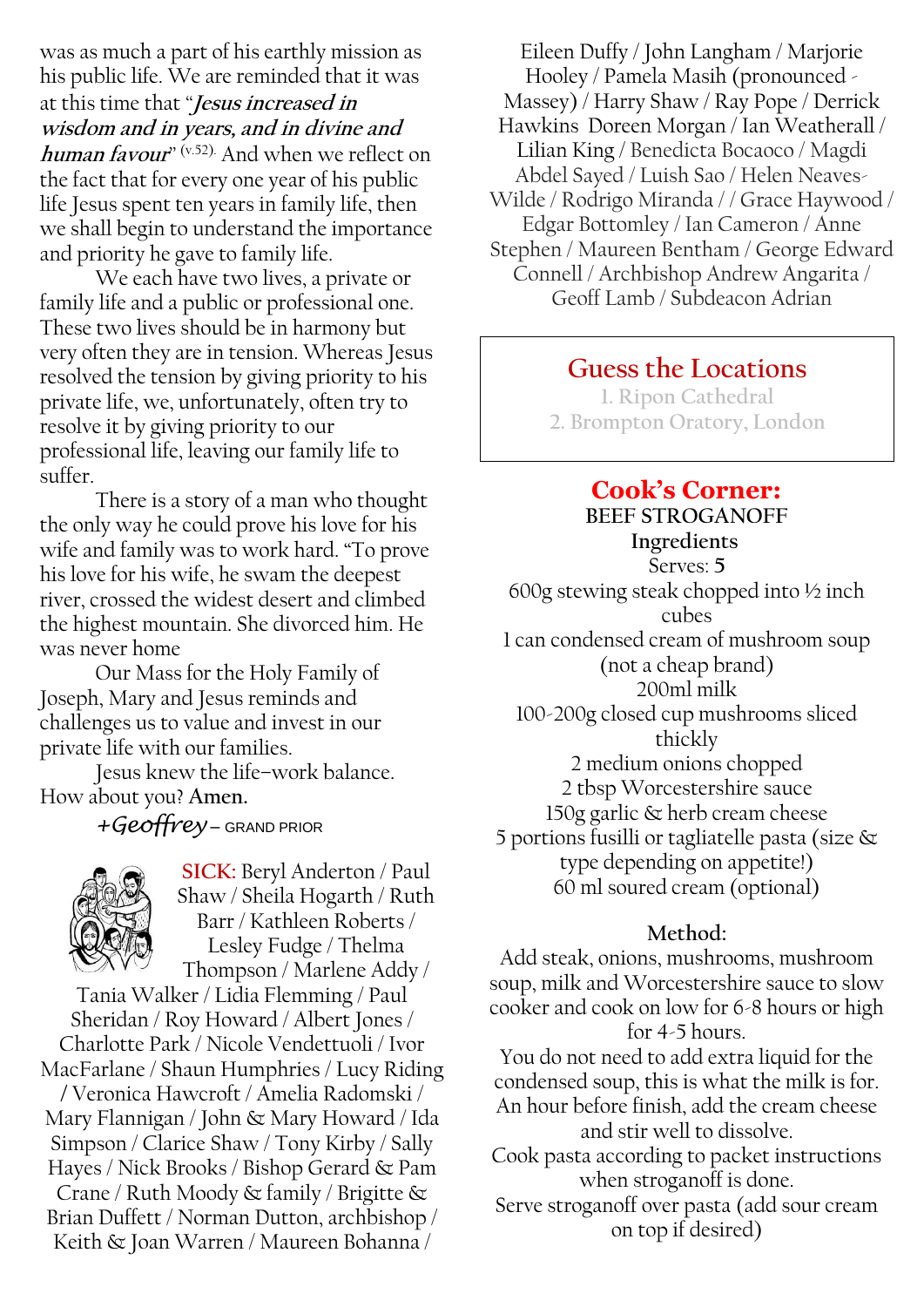### **GUESS THE LOCATIONS:**









# **THE FEAST OF THE EPIPHANY**

**St Matthew's Gospel tells about the Magi's Visit to the Messiah** (St Matthew 2: 7-12)

Then Herod called the Magi secretly and found out from them the exact time the star had appeared. He sent them to Bethlehem and said, "Go and search carefully for the child. As soon as you find him, report to me, so that I too may go and worship him."

After they had heard the king, they went on their way, and the star they had seen when it

rose went ahead of them until it stopped over the place where the child was. When they saw the star, they were overjoyed.

**On coming to the house**, they saw the child with his mother Mary, and they bowed down and worshiped him. Then they opened their treasures and presented him with gifts of gold, which represents Kingship, frankincense which represents worship, and myrrh which represents death. And having been warned in a dream not to go back to Herod, they returned to their country by another route.

It does seem quite clear from reading St Matthew's Gospel that the Magi didn't visit the crib at Bethlehem, but were led by the star to a 'House', back in Galilee where the family were then living.

Jesus was brought up in Galilee and of course became known as 'Jesus of Nazareth'.

> **Ten facts about the Feast of the Epiphany**

►The three Kings (Melchior, Caspar and Balthazar) represented Europe, Arabia and Africa respectively.

►Hundreds of years ago, roast lamb was traditionally served at Epiphany in honour of Christ and the three Kings' visit. ►Whoever finds the small statue of a baby Jesus hidden inside their slice of the Rosca de Reyes throws a party on Candlemas in February.

►In some European countries, children leave their shoes out the night before to be filled with gifts, while others leave straw for the three Kings' horses.

►According to Greek Orthodox Church's traditions, a priest will bless the waters by throwing a cross into it as worshippers try to retrieve it.